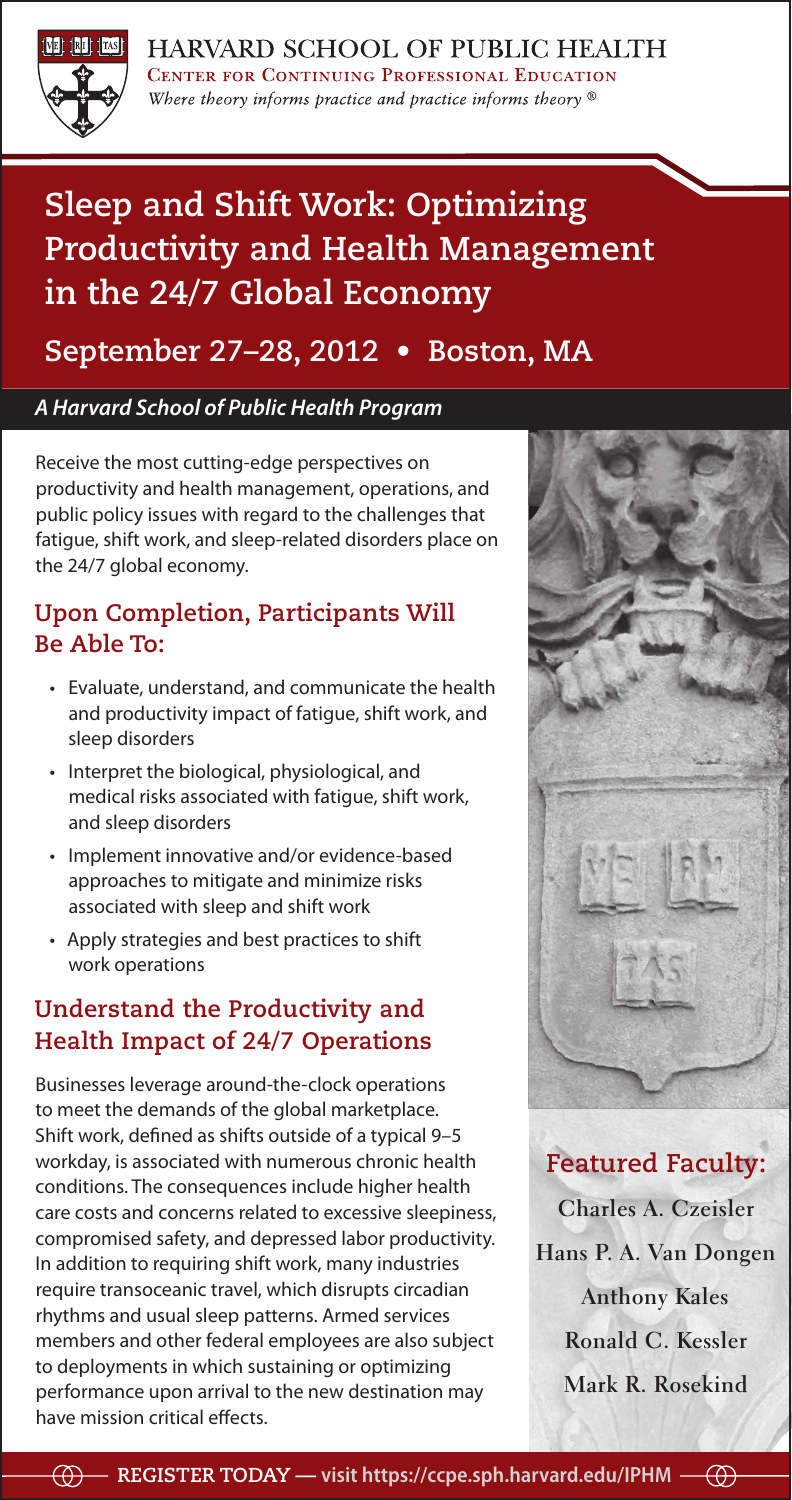**Sleep and Shift Work: Optimizing Productivity and Health Management Register Today — visit https://ccpe.sph.harvard.edu/IPHM**



### **THURSDAY, SEPTEMBER 27th**

| $7:30$ AM | <b>Check-In and Continental Breakfast</b>                                                                                                      |
|-----------|------------------------------------------------------------------------------------------------------------------------------------------------|
| 8:00      | Welcome & Introductory Remarks - S. Kales,<br>Forman, Parks                                                                                    |
| 8:15      | <b>Fatigue, Sleep Disorders, and Shift Work:</b><br><b>Key Lessons from Transportation Accidents</b><br>— Rosekind                             |
| 9:15      | <b>Sleep Loss and Fatigue: Designing</b><br><b>Transportation Work Schedules for Enhanced</b><br>Safety, Health, and Productivity - Van Dongen |
| 9:50      | Refreshment Break<br>Program agenda continued on next page $\angle$                                                                            |

### **Who Should Participate**

Executives, managers at all levels, health care providers, researchers, and safety professionals from all types of organizations and businesses who want to increase their understanding of the productivity and health impacts of sleep and shift work.

### **Individuals who occupy leadership positions in any industry with 24/7 operations, including:**

- • Fire and emergency medical services
- Health care
- • Law enforcement
- Manufacturing
- • Military and federal government
- • Transportation industry (e.g., aviation, rail, trucking, maritime)
- • Union representatives

### **Other professionals:**

- • Environmental health and safety professionals
- • Health care providers
- • Leaders in federal, state, and local organizations (e.g., FAA, DOT, FMCSA, MASSPORT)
- • Researchers and scientists
- Regulatory and legal affairs professionals

### **Program Goals:**

- • Promote a cutting-edge understanding of the impact of fatigue, sleep, and shift work on the productivity and health of workers and organizations.
- • Provide a dynamic multidisciplinary forum to discuss the state of the science in productivity, health management, and business operations. Discuss strategies to mitigate the individual, organizational, and societal consequences of fatigue, sleep disorders, and shift work.

### **Learn from and interact with researchers and leaders in business, public policy, and health care**

Developed by the Initiative for Productivity and Health Management (IPHM) of Harvard's Occupational and Environmental Medicine Residency, the 2012 program engages C-suite leaders, policymakers, managers at all levels, scientists, health care providers, and safety professionals with an intensive twoday seminar, enabling them to interact and learn from a cutting-edge, multidisciplinary program.

Shift work and circadian rhythm disruptions affect health, safety, and productivity. The 2012 *Productivity and Health Management* program will expose participants to critical issues affecting industries, employers, and workers.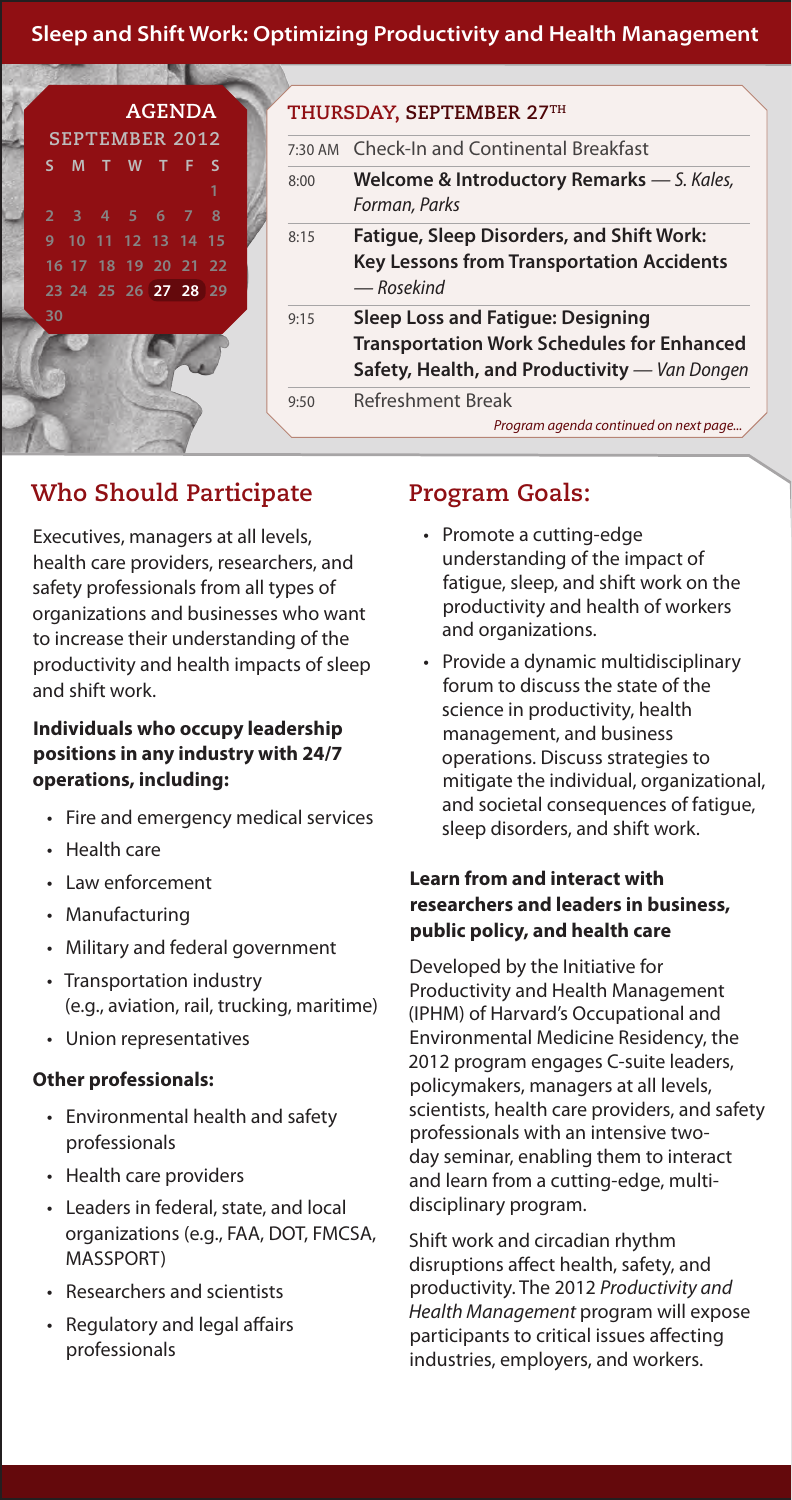### **Sleep and Shift Work: Optimizing Productivity and Health Management Register Today — visit https://ccpe.sph.harvard.edu/IPHM**

| 10:20                    | <b>Effects of a Comprehensive Program for Sleep Apnea Diagnosis</b><br>and Treatment on Trucking Accidents and Health Care Costs - Burks |
|--------------------------|------------------------------------------------------------------------------------------------------------------------------------------|
| 10:55                    | Screening for Obstructive Sleep Apnea and Excessive Daytime<br>Sleepiness in Professional Drivers - S. Kales                             |
| 11:30                    | <b>Panel Discussion: Transportation</b> — Rosekind (Moderator)                                                                           |
| $12:15 \text{ PM}$ Lunch |                                                                                                                                          |
| 1:15                     | Insomnia and Its Impact on Productivity, Health, and Wellbeing<br>— Kessler                                                              |
| 1:50                     | Sleep Disorders: Contributors to Professional Burnout - Vela-Bueno                                                                       |
| 2:25                     | <b>Effects of Shift Work on Patients with Sleep Disorders</b> — Malhotra                                                                 |
| 3:00                     | Refreshment Break                                                                                                                        |
| 3:30                     | Panel Discussion: Sleep Disorders - A. Kales (Moderator)                                                                                 |
| 4:15                     | <b>Future of Sleep Centers: Challenges and Opportunities</b> — <i>Valentine</i>                                                          |
| 5:00                     | Sessions End                                                                                                                             |
| 5:00                     | Reception<br>Program agenda continued on next page                                                                                       |

### **Program Directors**

### **Samuel Forman, MD, MBA, MS**

*Visiting Scientist*  Occupational and Environmental Medicine Residency Department of Environmental Health Harvard School of Public Health *President* Oak and Ivy Health Systems, Inc.

### **Stefanos N. Kales, MD, MPH, FACP, FACOEM**

*Associate Professor and Director*  Occupational and Environmental Medicine Residency Harvard School of Public Health *Director of Employee & Industrial Medicine*  Department of Medicine Cambridge Health Alliance *Associate Professor of Medicine*  Harvard Medical School

### **Philip D. Parks, MD, MPH, FACOEM**

*Visiting Scientist* Harvard School of Public Health *Instructor in Medicine*  Harvard Medical School *Instructor in Medicine* Cambridge Health Alliance *Strategic Advisor & Research Scientist*  H21

### **Program Faculty**

### **Mark B. Berger, MD\***

*President and Chief Medical Officer* Precision Pulmonary Diagnostics

### **Stephen V. Burks, PhD**

*Associate Professor of Economics and Management* Division of Social Science University of Minnesota, Morris

### **Charles A. Czeisler, PhD, MD, FRCP**

*Baldino Professor of Sleep Medicine & Director, Division of Sleep Medicine*  Harvard Medical School *Chief, Division of Sleep Medicine*  Department of Medicine Brigham and Women's Hospital

### **Thomas C. DiSalvi, CDS\***

*Director of Safety and Loss Prevention*  Schneider National, Inc.

### **Heidi D. Howarth, PhD\***

*Engineering Psychologist* Human Factors Research John A. Volpe National Transportation Systems Center

### **Anthony Kales, MD**

*Professor Emeritus of Psychiatry* Penn State College of Medicine SRS Modern Sleep Research Founder

**90% of participants rated the faculty as very good to excellent**

*\*Session Panelists*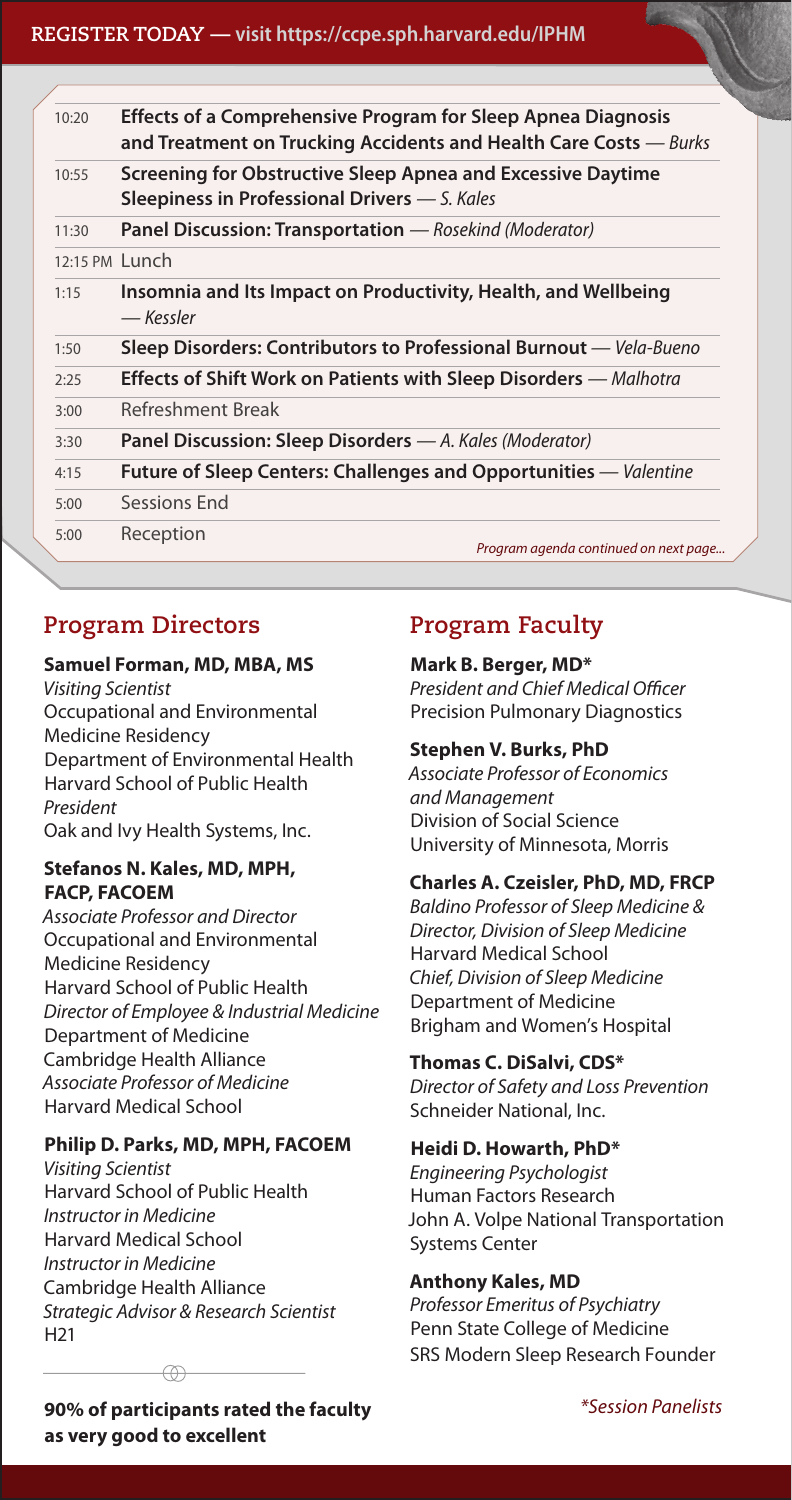### **FRIDAY, SEPTEMBER 28th**

| 7:30 AM Continental Breakfast                                                                                 |
|---------------------------------------------------------------------------------------------------------------|
| Duty Hours in Health Care: Effects on Safety, Performance, and<br><b>Productivity</b> — Landrigan             |
| Sleep and Fatigue: Challenges in Law Enforcement and Firefighting<br>— Lockley                                |
| Refreshment Break                                                                                             |
| Biochronicity: The Biology of Timing Beyond the Circadian Cycle<br>— Macedonia                                |
| <b>Translating Fatigue Research into Technologic Countermeasures</b><br>— Lombardi                            |
| From NASA to the Boston Celtics: Using Chronobiology to Optimize<br><b>Productivity and Health</b> - Czeisler |
| 12:30 PM Questions and Discussion                                                                             |
| Program Adjournment                                                                                           |
|                                                                                                               |

### **Ronald C. Kessler, PhD**

*Professor of Health Care Policy* Department of Health Care Policy Harvard Medical School

### **Christopher P. Landrigan, MD, MPH**

*Research Director*  Children's Hospital Boston Inpatient Pediatrics Service *Director*  Sleep and Patient Safety Program Brigham and Women's Hospital *Associate Professor of Medicine and Pediatrics*  Harvard Medical School

### **Steven W. Lockley, PhD**

*Associate Professor of Medicine* Harvard Medical School *Neuroscientist* Division of Sleep Medicine Brigham and Women's Hospital

### **David A. Lombardi, PhD**

*Principal Research Scientist*  Center for Injury Epidemiology Liberty Mutual Research Institute for Safety

### **Christian Macedonia, MD**

*Program Manager* Defense Advanced Research Projects Agency (DARPA)

### **Atul Malhotra, MD**

*Associate Professor of Medicine* Harvard Medical School *Medical Director* Sleep Disorders Research Program *Clinical Chief, Sleep Medicine Division*  Brigham and Women's Hospital

### **Mark R. Rosekind, PhD**

*Member* National Transportation Safety Board

### **Paul S. Valentine**

*President and Chief Executive Officer*  Sleep HealthCenters

### **Hans P. A. Van Dongen, PhD**

*Research Professor* Washington State University, Spokane *Assistant Director*  Sleep and Performance Research Center

### **Antonio Vela-Bueno, MD, PhD**

*Professor of Psychiatry* Universidad Autónoma de Madrid, Spain *Clinical Professor of Psychiatry*  Pennsylvania State University

### **John W. Winkelman, MD, PhD\***

*Associate Professor of Psychiatry* Harvard Medical School *Associate Physician* Division of Sleep Medicine Department of Medicine *Medical Director*  Sleep HealthCenter Brigham and Women's Hospital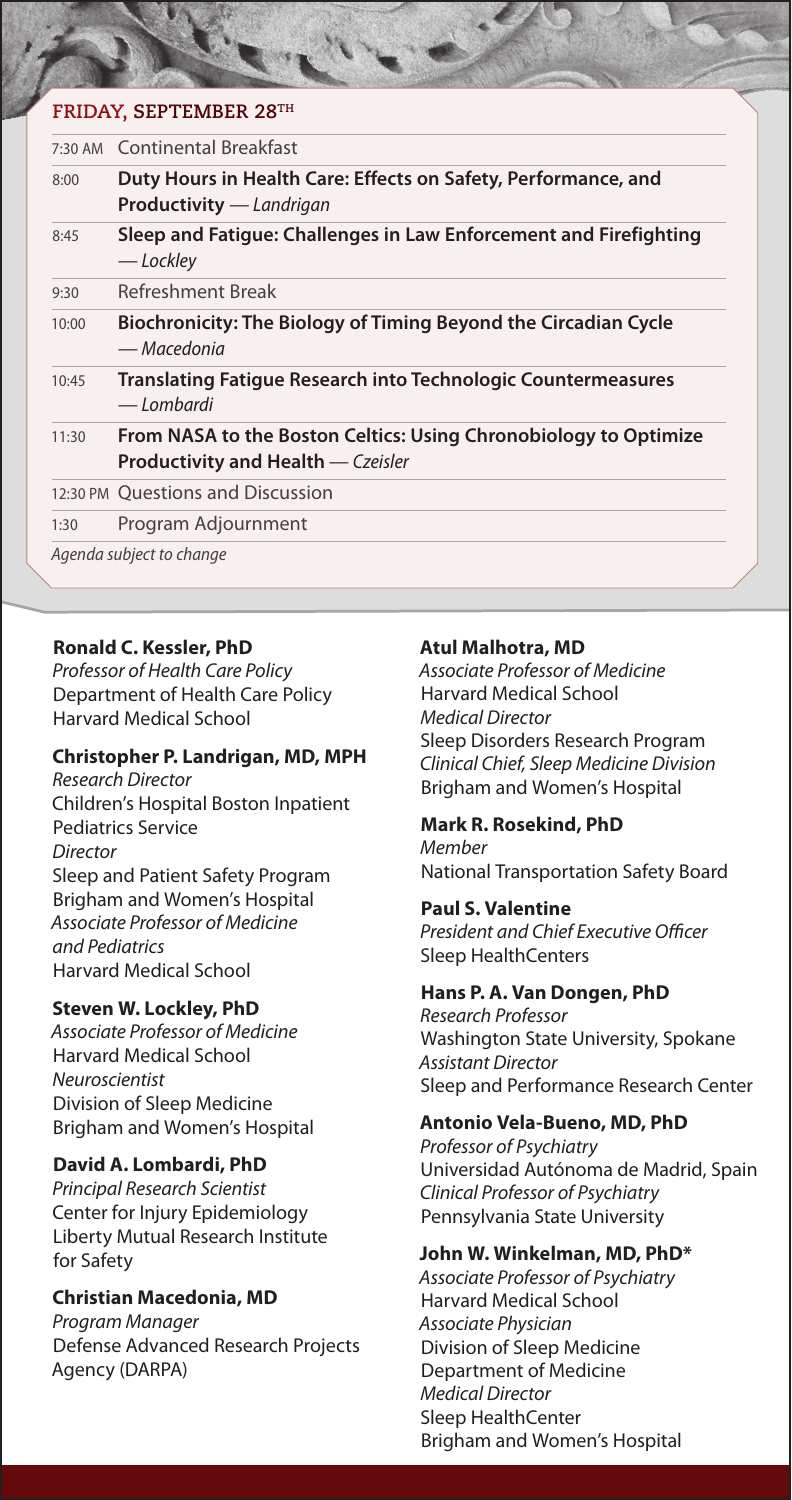### **Program Fee: \$1,295**

### **Program Fee Includes:**

- • Continental breakfasts, lunches, and refreshment breaks
- Reception
- • Comprehensive take-home reference manual
- • Continuing Education Credit
- Harvard School of Public Health certificate of participation

### **Registration criteria available online**

### **Discounts Available\***

### **Group Registrations — Save 15%**

Save 15% when three or more colleagues register together. Let this excellent professional development opportunity serve as a team-building experience for you and your colleagues.

### **Alumni — Save 10%**

If you have previously participated in a Center for Continuing Professional Education program, you are eligible for a discount on this program.

*\*Please note: Each participant is limited to one discount/scholarship per program. Discounts will be applied to the full program fee and will not be awarded after the start of the program. Application programs do not qualify for discounts. Registration for teams greater than five participants will need to receive prior approval from the Program Directors. For more information, please contact us at 617.384.8692 or contedu@hsph.harvard.edu.*

### **Accommodations**

### **The Colonnade Hotel**

120 Huntington Avenue Boston, MA 02116 617.424.7000 \$224/night, plus 14.45% tax (includes wireless Internet access)

A limited number of rooms have been reserved at a reduced rate until **September 6, 2012**. These rooms are available on a first-come, first-served basis. Please be advised that hotels in the Boston area can sell out very quickly. **We recommend making your hotel reservation as soon as you receive registration confirmation.** Please mention *IPHM0912* and the Harvard School of Public Health to receive the

special rate. The Colonnade Hotel is a fiveminute taxi ride, approximately 1.5 miles, from the program location.

### **Continuing Education Credit**

This program is accredited by the Harvard School of Public Health. The following credits have been approved for this program, subject to the final agenda:

• 1.1 CEUs, Harvard School of Public Health

*Credits subject to final agenda. Continuing Medical Education credits have been applied for; please visit the website for up-to-date information.*

### **For the most up-to-date information, visit https://ccpe.sph.harvard.edu/IPHM**

### **Substitution/Cancellation Policy**

Substitutions may be made without additional charge. All requests for substitutions or cancellations must be made in writing. Cancellations on or before August 9, 2012, will be issued a refund less a \$150 administrative fee per person. Cancellations received between August 10, 2012, and September 6, 2012, will be issued a refund of 50%. **After September 6, 2012, no refund will be issued.** There will be no exceptions to this policy.

*The Harvard School of Public Health maintains an Education and Research Center (ERC) funded by the National Institute for Occupational Safety and Health (NIOSH).*

### **Complementary Programs**

**Work, Health, and Wellbeing: Strategic Solutions for Integrating Wellness and Occupational Safety and Health in the Workplace**  September 17–20, 2012 https://ccpe.sph.harvard.edu/WHW

**Ergonomics and Human Factors: Strategic Solutions for Workplace Safety and Health**  October 1–5, 2012 https://ccpe.sph.harvard.edu/EHF

**Leadership Strategies for Evolving Health Care Executives** October 28–November 2, 2012 https://ccpe.sph.harvard.edu/ALS

 $\oplus$  $-$  REGISTER TODAY — visit https://ccpe.sph.harvard.edu/IPHM  $-\circled{\theta}$